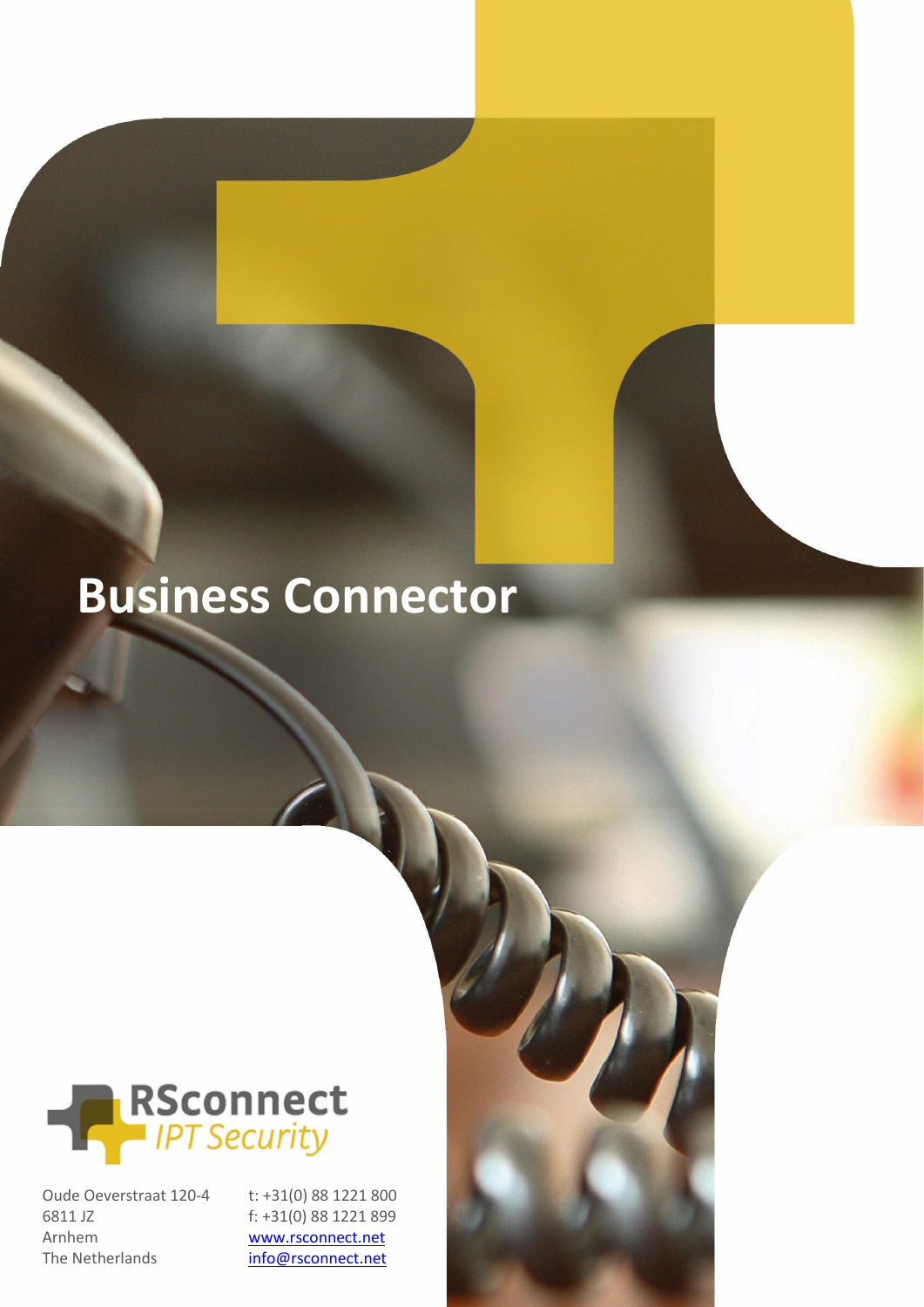### **Business Connector**

This document describes the Business Connector and its webservice which allows 3<sup>rd</sup> parties to logon and logoff Cisco IP phones.

This document applies to Business Connector 1.4. Last updated: Feb, 18<sup>th</sup> 2022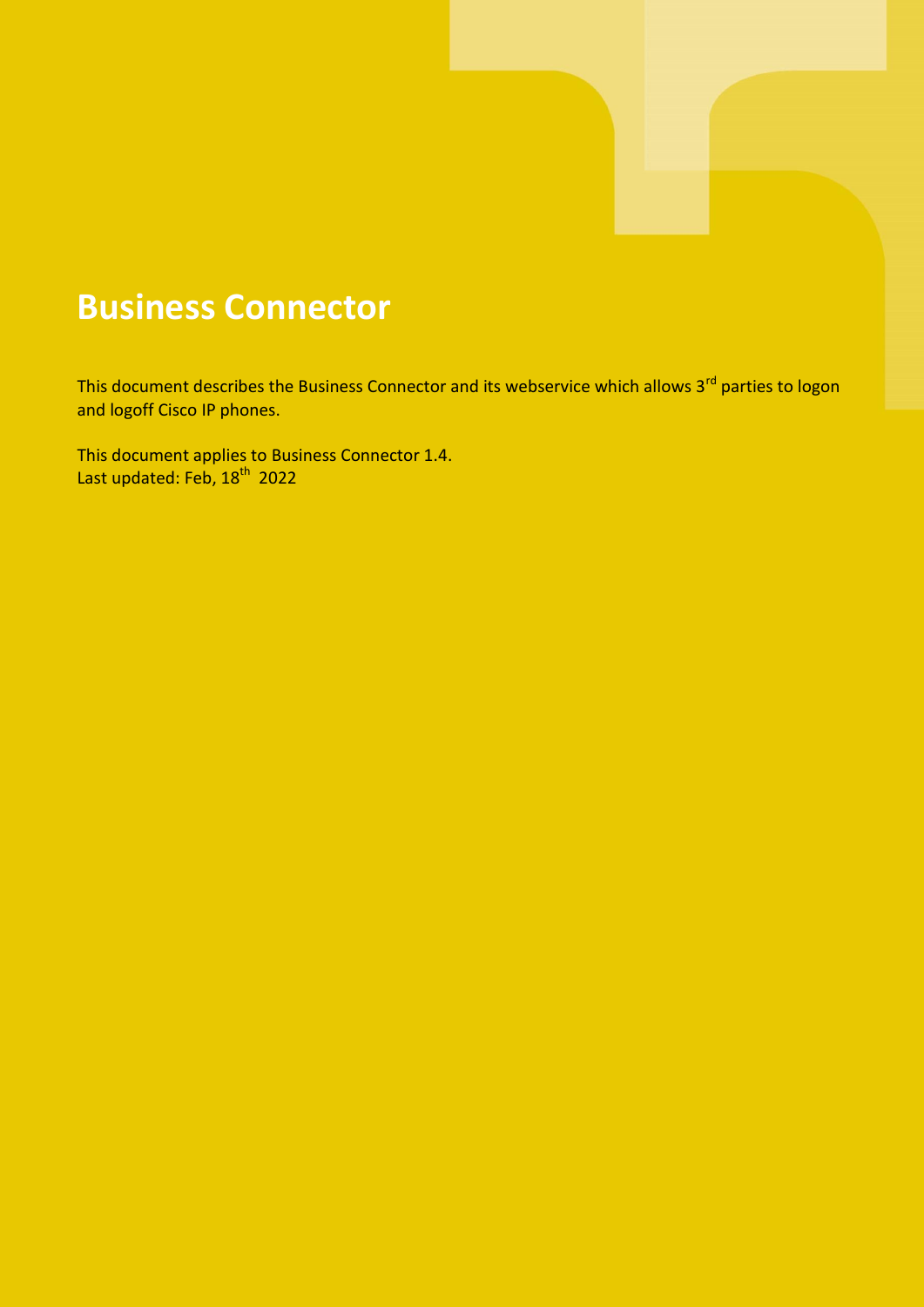

### **Overview**

The Business Connector is a server application that, on one side, can communicate with Cisco Unified Communication Managers and on the other side can communicate with almost every other server application. The Business Connector contains two main interfaces: a Dashboard and a Webservice.

#### **> Dashboard**

The dashboard allows administrators to view status information and history of login/logout requests.

#### **> Webservice**

The Webservice provides API services to allows other server applications to login/logout Cisco IPphones but does not contain any user interface.

### **Webservice**

#### **> Format**

The default input/output format is XML. Other formats might be supported in future.

The XML endpoint can be customized by adding a DNS entry pointing to the IP address of the webservice. e.g. bcwebservice.yourdomain.com

The webservice supports the POST keyword and has only one parameter, named xml containing the request message. All xml input elements are case sensitive.

The default request message has the following format:

```
<request>
xml message
\langle request>
```
The response message has the following format:

```
<?xml version='1.0' encoding='UTF-8'?>
<result>
xml message
\langle/result>
```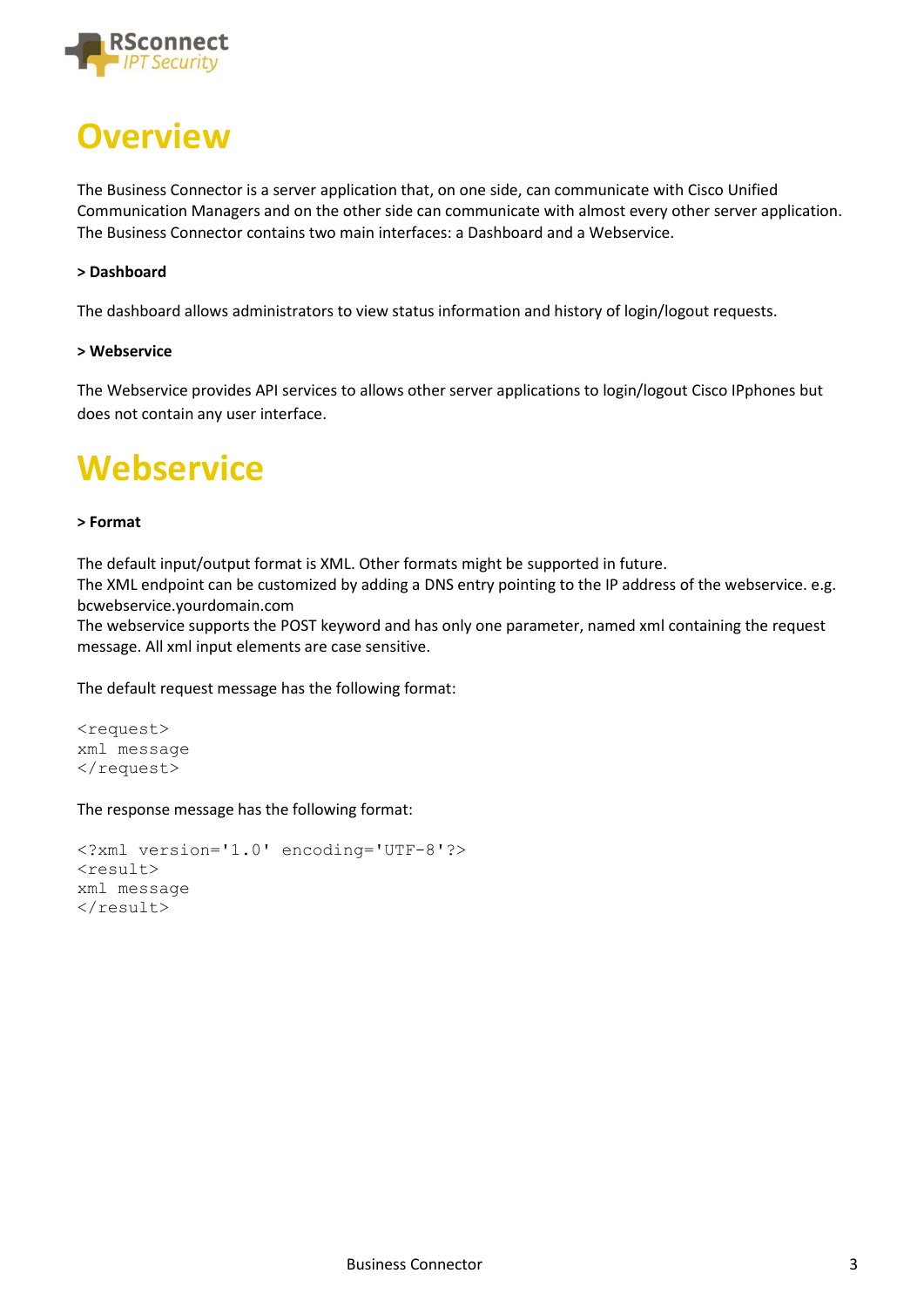

#### **Authentication and security**

Most API calls require authentication through credentials, except when listed otherwise. The credentials are passed through from/to the CUCM. A valid CUCM application user with "Standard EM authentication Proxy rights" is required.

| <b>Find and List Access Control Groups</b>       |                                                                         |  |  |
|--------------------------------------------------|-------------------------------------------------------------------------|--|--|
|                                                  | Add Selected<br>Close<br>Clear All<br>Select All                        |  |  |
|                                                  | Standard CCM Server Monitoring                                          |  |  |
|                                                  | Standard CCM Super Users                                                |  |  |
|                                                  | Standard CTI Allow Call Monitoring                                      |  |  |
|                                                  | Standard CTI Allow Call Park Monitoring                                 |  |  |
|                                                  | Standard CTI Allow Call Recording                                       |  |  |
|                                                  | Standard CTI Allow Calling Number Modification                          |  |  |
|                                                  | Standard CTI Allow Control of All Devices                               |  |  |
|                                                  | Standard CTI Allow Control of Phones supporting Connected Xfer and conf |  |  |
|                                                  | Standard CTI Allow Control of Phones supporting Rollover Mode           |  |  |
|                                                  | Standard CTI Allow Reception of SRTP Key Material                       |  |  |
|                                                  | Standard CTI Enabled                                                    |  |  |
|                                                  | <b>Standard CTI Secure Connection</b>                                   |  |  |
|                                                  | Standard EM Authentication Proxy Rights                                 |  |  |
|                                                  | <b>Standard Packet Sniffer Users</b>                                    |  |  |
|                                                  | Standard RealtimeAndTraceCollection                                     |  |  |
|                                                  | Standard TabSync User                                                   |  |  |
| Add Selected<br>Select All<br>Clear All<br>Close |                                                                         |  |  |

The credentials are passed as a user/password pair, see example below:

<appID>MyApplicationUser</appID> <appCertificate>MyApplicationPW</appCertificate>

Optionally the webservice can be protected by SSL client certificates, IP address white/black listing and other methods in Internet Information Server as required.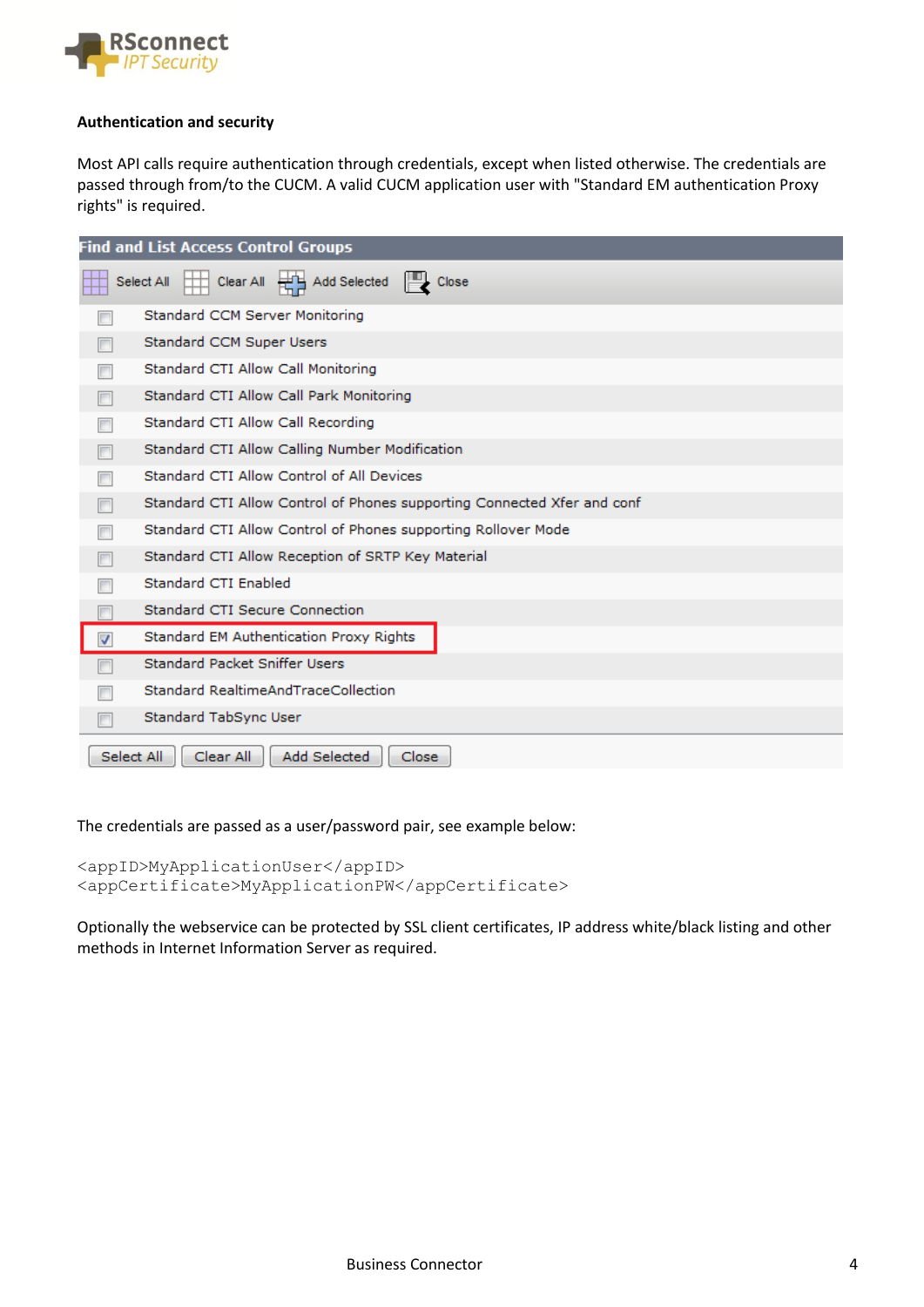

#### **API calls**

#### *GetVersionInfo*

Returns the version of the webservice API No credentials required

Input parameters: -

Output parameters: appversion appname

*example:*

/api/getversioninfo

```
<?xml version='1.0' encoding='UTF-8'?>
<result>
<appversion>1.4</appversion>
<appname>Business Connector</appname>
\langle/result>
```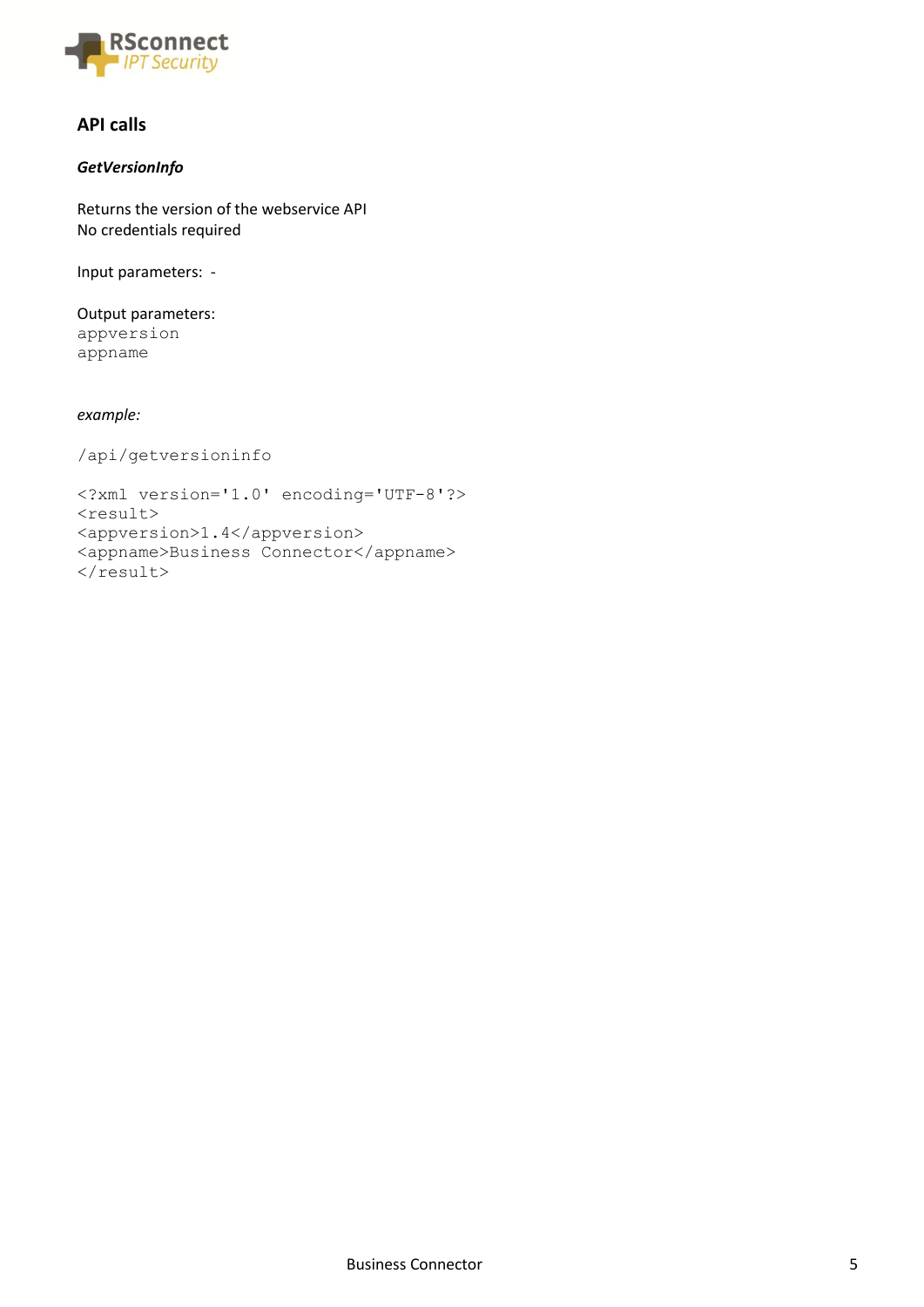

#### *Login*

Attempts a login request of an Extension Mobility profile of a Cisco IPphone

#### Input parameters:

#### **deviceName:**

Cisco Phone MAC address 15 characters, e.g. SEP000BFD9088D2

**userID:** EM login name, e.g. [myname@company.com](mailto:myname@company.com)

#### **Cluster Code (optional):**

target a specific Cluster with this cluster code, e.g. EU

#### **PIN (optional):**

when the user is roaming cross cluster, a PIN is required to login a user's EM profile

#### Output parameters:

code: 0 = success, <>0 error

text: description of error code. Subject to change, use code field for logic

#### *example request:*

```
/api/login/SEP1CE6C79BAF1F/ALMUSER01
/api/login/SEP1CE6C79BAF1F/ALMUSER01/EU
/api/login/SEP1CE6C79BAF1F/ALMUSER01/EU/1234
```
#### *example response:*

```
<?xml version='1.0' encoding='UTF-8'?>
<response>
<result>
<deviceName>SEP1CE6C79BAF1F</deviceName>
<userID>ALMUSER01</userID>
<code>0</code>
<text>Login successful for ALMUSER01 on device SEP1CE6C79BAF1F<Text>
\langle/result>
</response>
```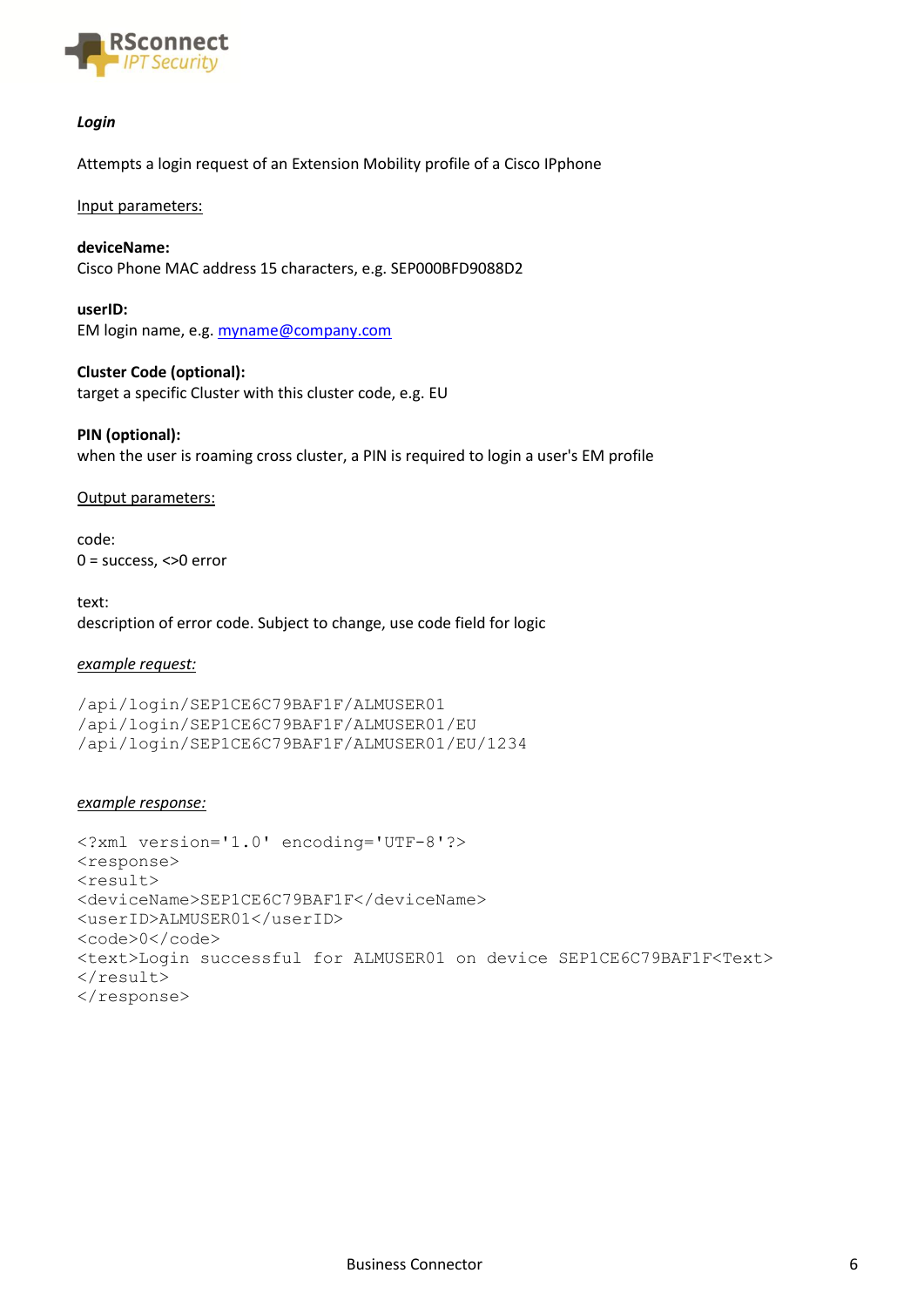

#### *Logout*

Attempts a logout request of an Extension Mobility profile on a Cisco desktop phone

Input parameters:

**deviceName:**  Cisco Phone MAC address 15 characters, e.g. SEP000BFD9088D2

**Cluster Code (optional):** target a specific Cluster with this cluster code, e.g. EU

Output parameters:

code: 0 = success, <>0 error

text: description of error code. Subject to change, use code field for logic

#### example request:

/api/logout/SEP1CE6C79BAF1F /api/logout/SEP1CE6C79BAF1F/EU

#### example response:

```
<?xml version='1.0' encoding='UTF-8'?>
<response>
<result>
<deviceName>SEP1CE6C79BAF1F</deviceName>
<code>0</code>
<text>Logout successful for device SEP1CE6C79BAF1F<Text>
\langle/result>
</response>
```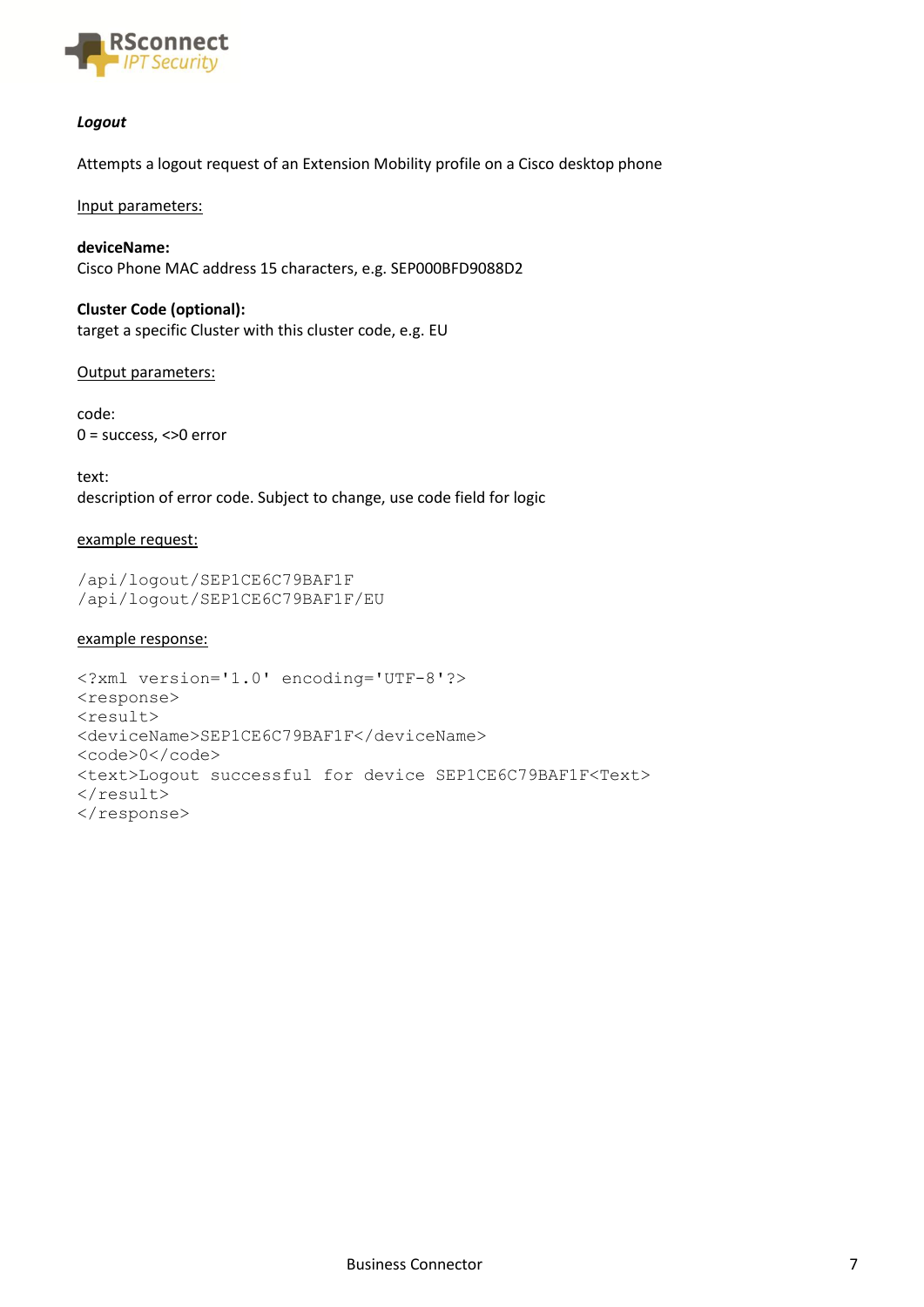

#### *Get logged in user*

Retrieves the currently logged in user of a Cisco desktop phone

#### Input parameters:

**deviceName:** Cisco Phone MAC address 15 characters, e.g. SEP000BFD9088D2

**Cluster Code (optional):** target a specific Cluster with this cluster code, e.g. EU

#### Output parameters:

code: 0 = success, <>0 error

text: description of error code. Subject to change, use code field for logic

userID: logged in user

#### example request:

```
/api/getloggedinuser/SEP001120F678E2
/api/getloggedinuser/SEP001120F678E2/EU
```
#### example response:

```
<?xml version='1.0' encoding='UTF-8'?>
<response>
<result>
<deviceName>SEP001120F678E2</deviceName>
<userID>ALMUSER01</userID>
<code>0</code>
<text>Get logged in user request successful<Text>
\langle/result>
</response>
```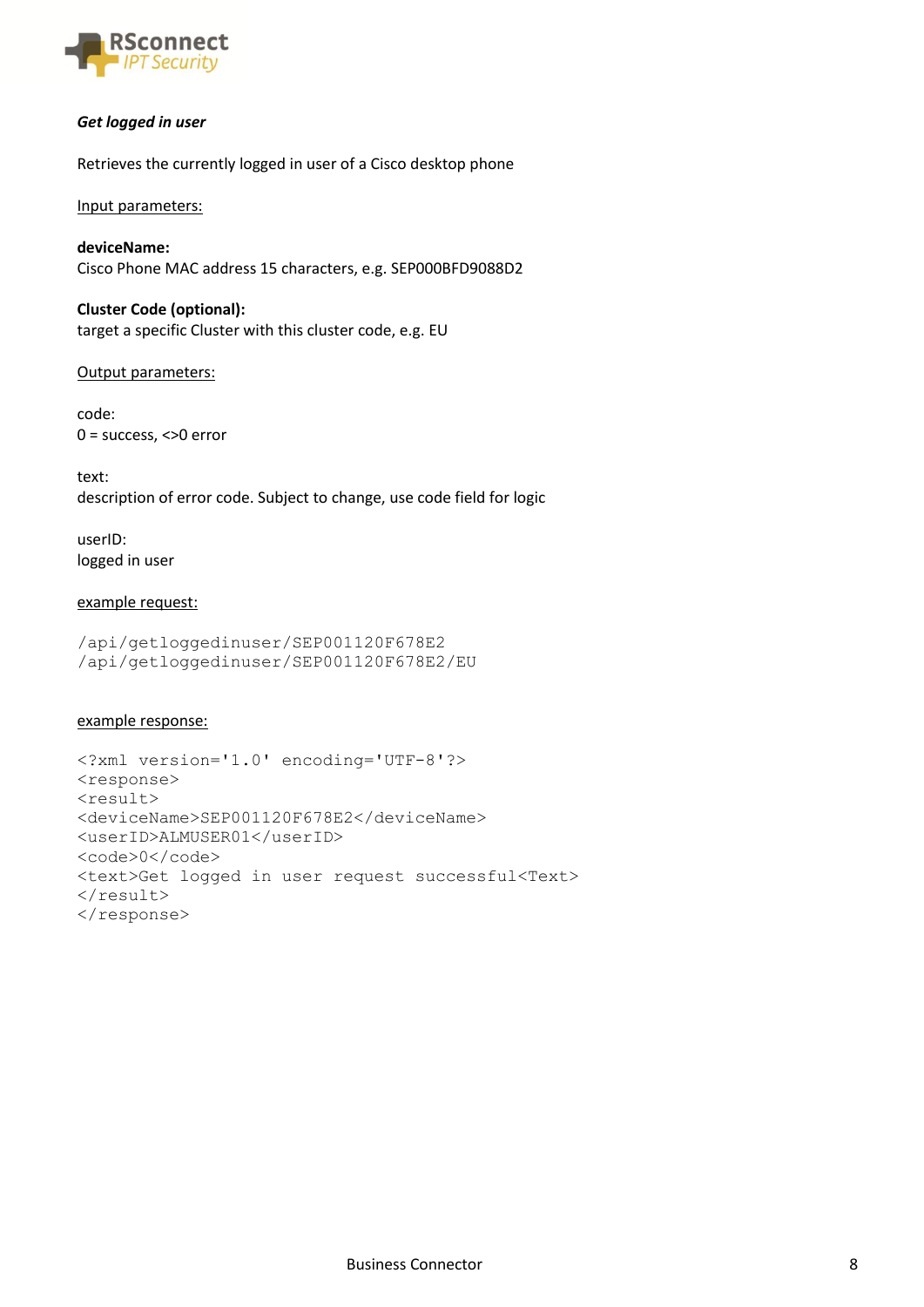

### **Response codes**

(Subject to change)

| Code        | <b>Text</b>                    | <b>Description</b>                                             |
|-------------|--------------------------------|----------------------------------------------------------------|
| $\mathbf 0$ | <b>Success</b>                 |                                                                |
| 3           | Invalid App User               | The appid supplied in the XML is not a valid user.             |
| 4           | <b>Policy Validation error</b> | Does not conform to the policy set up for the user. For        |
|             |                                | example, multiple log in not allowed.                          |
| 11          | Device does not exist          | Trying to perform an operation on a device that does not       |
|             |                                | exist.                                                         |
| 12          | Dev. Profile not found         | Trying to use a User Device Profile that does not exist.       |
| 18          | Another user logged in         | Another user is logged in to the device where login is         |
|             |                                | being performed.                                               |
| 22          | Dev. logon disabled            | Extension Mobility is not enabled on the device.               |
| 23          | User not found                 | Given user ID is invalid.                                      |
| 25          | User logged in                 | User is trying to log in to a device, but is already logged in |
|             | elsewhere                      | to another device and multiple log in is not allowed.          |
| 404         | Device ID empty                | The mandatory parameter DevicelD is missing                    |
| 1001        | Cluster with code              | The value of the code parameter is not found in the list of    |
|             | [cluster] not found            | clusters                                                       |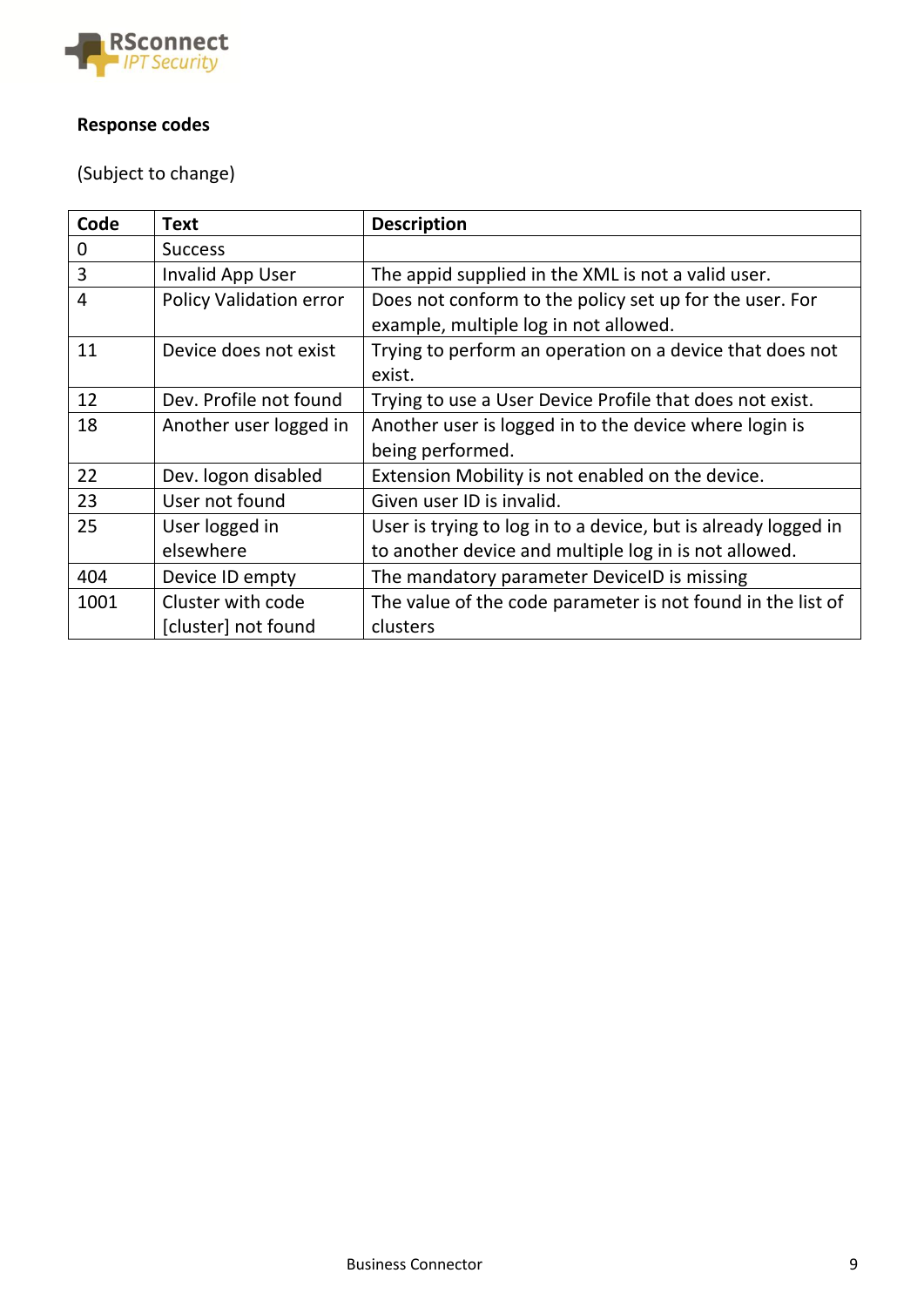



The dashboard is not part of the initial project scope.